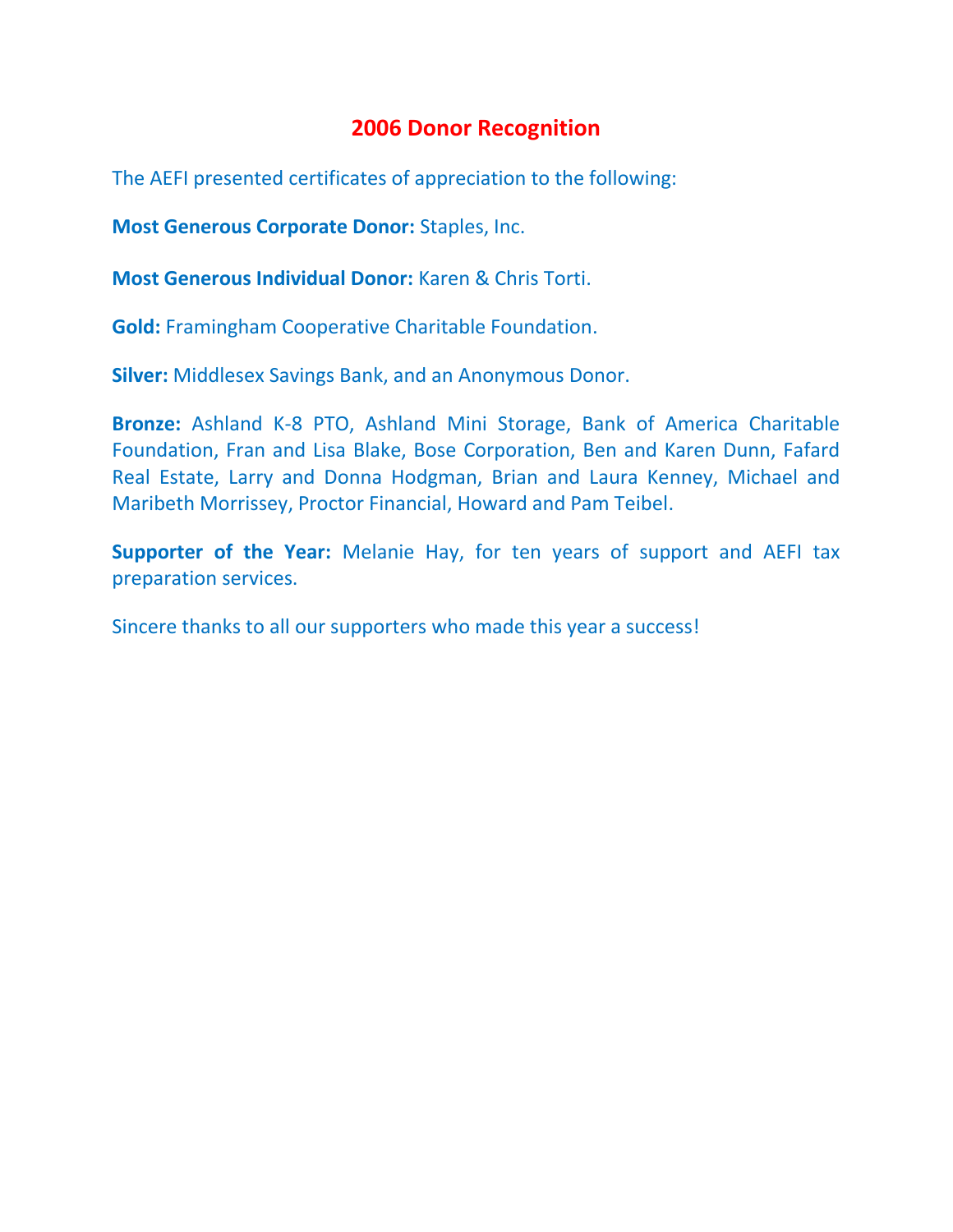## With sincere appreciation to our 2005-06 donors:

## **Individual and Family Donors**

Anonymous through United Way **Heaps, Nadine and Warren** Phillips, Polly Braga Leao, Rose and Mario **Klein, Barbara and Alan** Rose, Edward and Claudia Chisholm, Mr. and Mrs. Peter Mace, Paul and Jenny Socrates, Eric and Sue Cunningham, Nicholas and Lisa Curran, Pamela and James Fontes, Geraldo and Heloisa Nichols, Doreen Vitale, Paul and Sharon

Afyouni, Sam Hampson, Christine Paul Henrique Schimmel Alfano, James Hardy, Carol and Bruce Pecze Family Anderson, Ken and Margie **Hay, Melanie and Cliff** Petrin, John Apuzzo, Michelle and Tony **Hodgman Family** Pitt, Kara and Scott Argir, Arlene **Hoffmann, Dr. Richard Pittman, John and Laura** Pittman, John and Laura Barbieri, Judi and Rick **Hoyle, Cindy Pomerantz**, Steve and Debbie Bartoli, Augustus and Lisa Christian Mark, Phillip Christian Purple, Mark Purple, Mark Belliveau Family **State Communist Constructs** Joseph, Selina **Reddington, Kim and Erik** Reddington, Kim and Erik Bennett, Claudia **Karpouzis, Andrew Rena, Marilza** Karpouzis, Andrew Rena, Marilza Biletch, Elissa and Glenn Kavanaugh, Carol Carol Ridlon, Julie & Dean Blake, Fran and Lisa **Kenney, Brian and Laura** Robbins Family Boissonault Family **Kiliulis, Jane and Tomas** Rocheford, Cheryl and Buddy Cahill Family **Krauss, Anne and Randy Rush, Janet and Kenneth, Jr.** Anne Jr. Anne and Kenneth, Jr. Anne and Kenneth, Jr. Anne and Kenneth, Jr. Anne and Kenneth, Jr. Anne and Kenneth, Jr. Anne and Kenneth, Jr. Anne and Kenn Capelli, Mr. and Mrs. Paul Kreh, Kurt and Sonja Schaefer, Carl and Nancy Carney, Kevin **Education** Laspisa, Joseph and Kathy **Schultz**, Kate Caruso, Michael and Amy Leavey, Judy Shapiro, Martin and Judy Chen, Qing Xue and Lin LeBlanc Family Shuster, Adam Cheng, Tan-Yun Levine, Mr. and Mrs. Snow, Alan and Krissy Collins, Ann and Tom Mahale, Bal and Varsha Spielberger, John and Teri Costagliola Family **Mahan, Brian and Mary Jo** Spilka, Senator Karen and Maher, Billy and Robin Mahoney, Garrett and Patty Cushman Family **Maillet, Karen** St. Pierre, Julie Daly, Margaret and Robert **Manley, Donna** Storti, Jackie Davis, Stephen and Karen Marci Family Marci Family Supple, James and Laura Delfy Family **Marsh, Craig and Marilyn** Teibel, Howard and Pam Denaro, Vic and Lacey Matteson, Mark and Margie Tempesta, Michael Dinerman, Brad and Davida McCarrick, Teresa Thompson, Martha Doherty, Jane and Alan Merrill, James and Kristin Thoresen, Debra and Jens, Jr. Doucette Family Minucci, Anthony and Kathleen Torti, Karen and Chris Dresser, Jon and Kim **Morgan, Sara and Christian** Truex, Edward and Samantha Dunn, Ben and Karen Tuballa, Rene and Ilona Erwin, Richard and Laura **Moses, Melinda and Steve** Tulig, Craig and Cathy Faneuff, Jeff and Wendy **Muscaro, Bob and Lisa** Ukai, Atsuyo Firth, Fran and Glen **Musoke Family Musoke Family** Ulin, David and Debbie Flanders, John and Darlene Panda/Cox, Mary and Tim Vinter, Stephen and Patricia Fuller, Dara and Dave **Novakowski, Andrea** Wang/Cheng Family

Mr. Joel Loirstein Spitz, John and Julia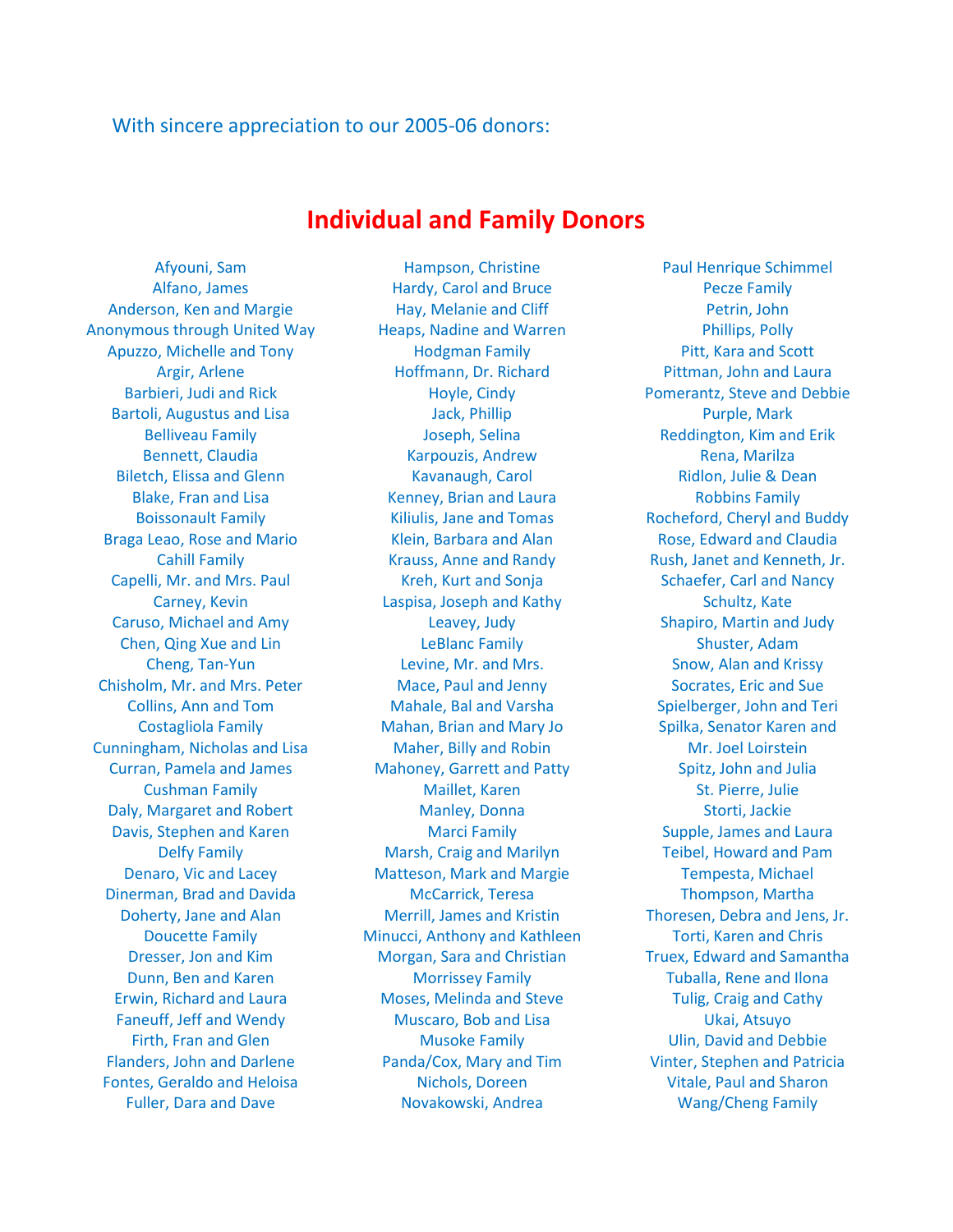Galvani, Ben and Christine **O'Brien, Robert and Fabiane** Wiencek Family Goldstein, Debbie and Daniel **Ohman, Richard and Amy Strates and Yinka** Yusuf, Kayode and Yinka Grasberger, Grasberger Family **Communication** Ono, Kurumi **Camera Caborovsky**, Sofia Habib, Mohammed and Rahnuma

Gauvin, Susan **C'Brien, Tim and Eileen** Wright, JB and Jill Gillis, Larry and Christine **O'Donnell Taylor, Karen** Xavier, Telma and Krystiano Grimes, John and Peg **Calculation** Osborne, De and Malcolm **Zeliff**, Tom and Roberta Grover, Cindi and Mark **Carlo Contact Contact Contact Contact Contact Contact Contact Contact Contact Contact Contact Contact Contact Contact Contact Contact Contact Contact Contact Contact Contact Contact Contact Contact**